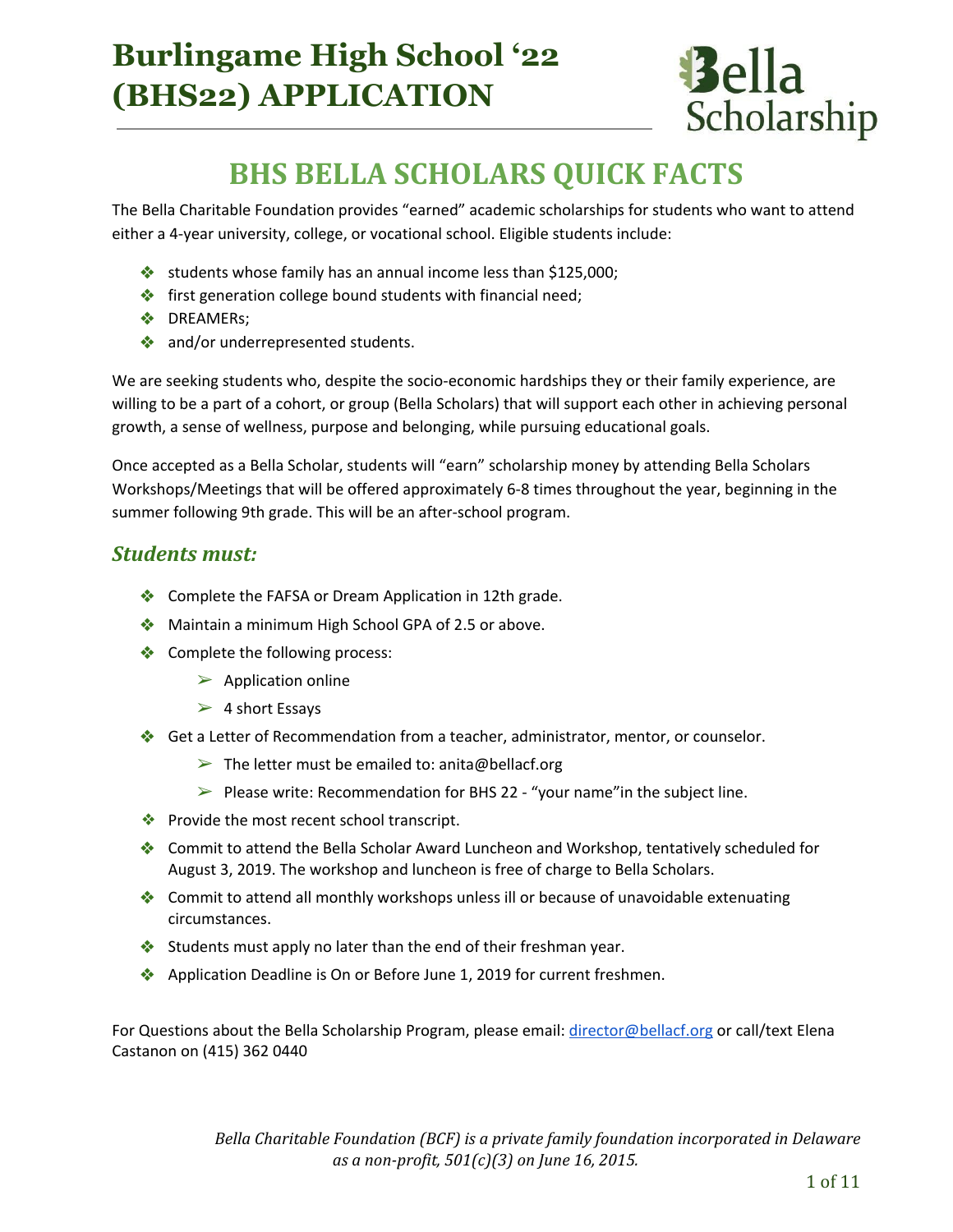

## What Can I Expect as a Bella Scholar?

Bella Scholars can expect both group support (Bella Scholar cohort) and one-on-one counseling and/or curriculum support when needed or requested. Our workshops will focus on a variety of relevant topics for students that will include subjects like: conflict resolution and communication, career planning, goal setting, maintaining healthy relationships, dealing with stress, character building, creating self- confidence and leadership skills, to name a few.

Once accepted as a Bella Scholar, students will "earn" scholarship money by attending Bella Scholar Workshops/Meetings that will be offered approximately 4-6 times throughout the year, beginning in the summer following 9th grade.

We will have one mandatory workshop and luncheon in early August, before the start of your sophomore year. We will review the Bella Scholar Program at Burlingame High School, and chart out individual goals. You will meet current Bella Scholars who are in college or about to head off to college.

Students are also expected to attend all workshops unless ill or because of unavoidable extenuating circumstances.

We will aid students in scheduling visits to college campuses, help with finding job shadow opportunities and/or internships, assist with filling out the FAFSA and writing college essays.

Both students and parents will be expected to sign a contract between all parties, the Bella Charitable Foundation, the Bella Scholar and the parent.

Students must complete the FAFSA or Dream Application in 12th grade. Students must maintain a minimum High School GPA of 2.5 or above.

For Questions about the Bella Scholarship Program or to request an application, email: [anita@bellacf.org](mailto:anita@bellacf.org)

### Application Deadline On or Before June 1, 2019 for current freshmen.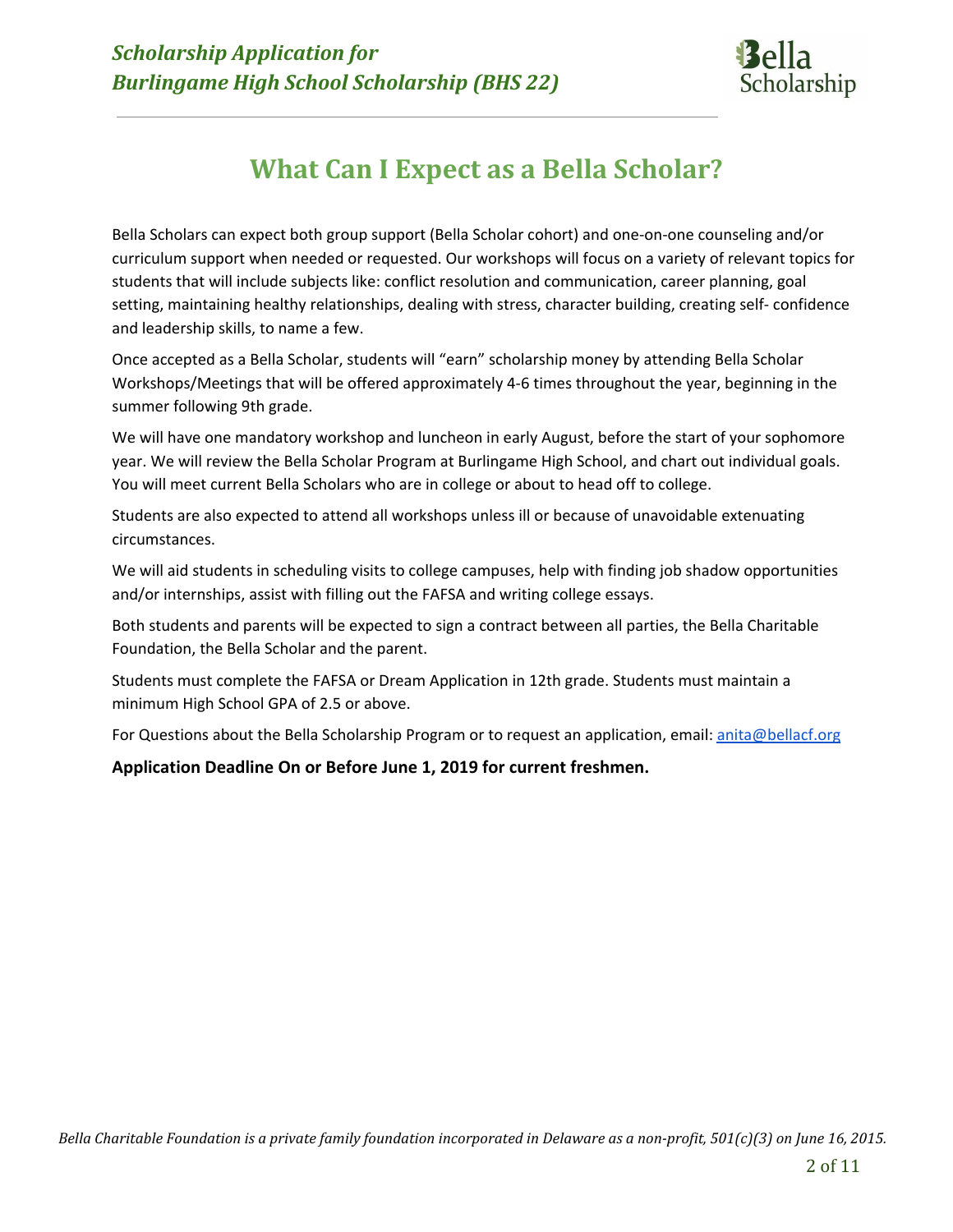## **Bella Scholarship 2019/20 Impact Academy APPLICATION - PART ONE**

Please fill in this application and press "SUBMIT" once you are done. The system will automatically send it to us when you submit so you don't need to email it to us.

You will get a message saying it was sent and a link to edit the application. You will also receive an email with a copy of your survey and a link to go back to it and edit later on but remember no changes will be accepted after the deadline of June 10th.

Also remember your application is not finished with just this form: you need to send the essays and the supporting documents, as well as the recommendation letter from a teacher. Incomplete applications will not be considered.

If you have any problem with the form feel free to email Elena Castanon - director@bellacf.org or text/call (415) 362 0440

\* Required

1. **Email address \***

### **Personal Information**

- 2. **First Name of the Student \***
- 3. **Last Name of the Student \***

#### 4. **Date of Birth \***

*Example: December 15, 2012*

5. **Gender \***

*Mark only one oval.*

| Female |  |
|--------|--|
|        |  |

Male

Other:

6. **Address Street \***

7. **Address City \***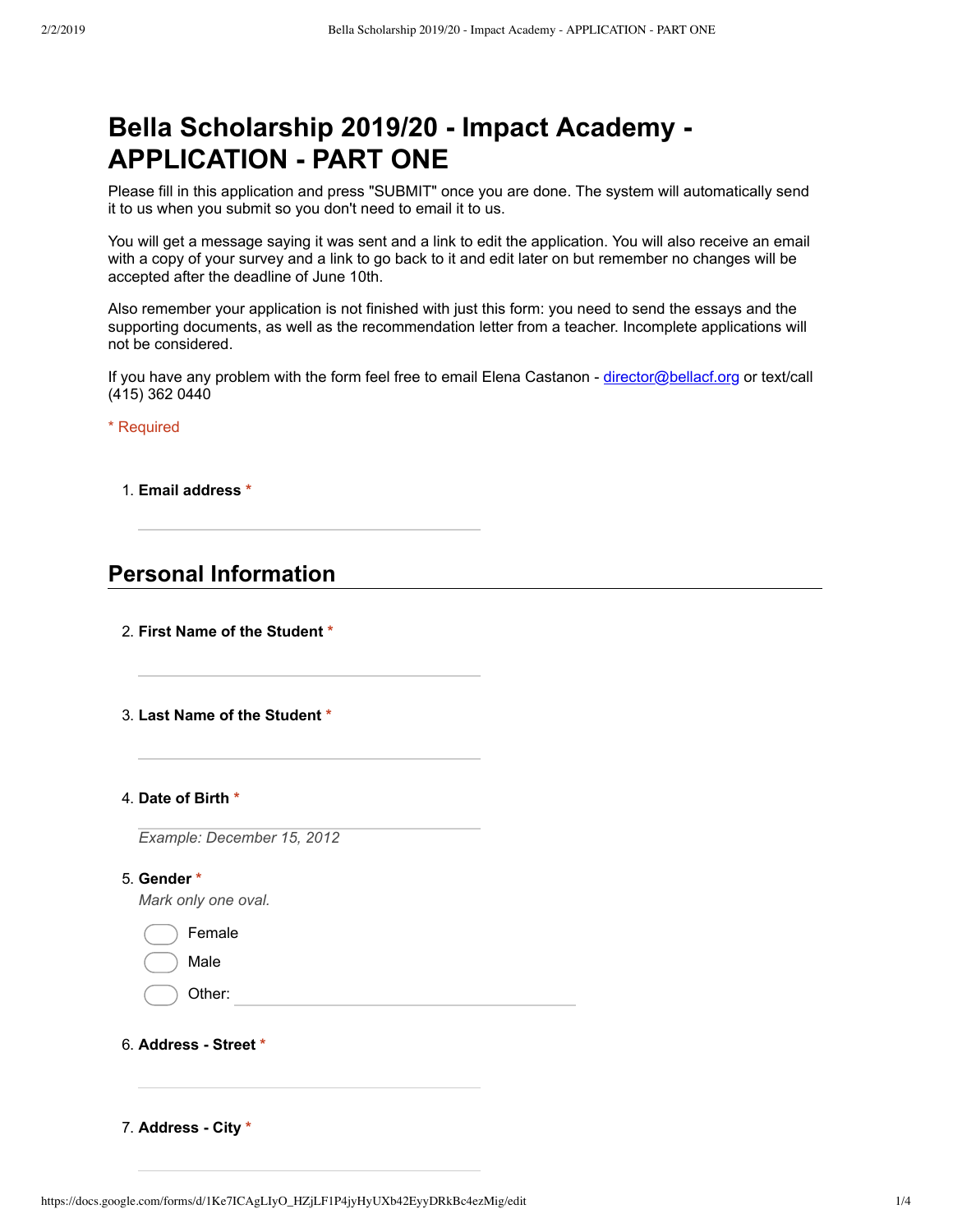- 8. **State \***
- 9. **ZIP code \***

10. **Mobile phone \***

11. **Home phone**

12. **School email address**

13. **Parent/Tutor 1 Name and relationship to you \***

14. **Phone of Parent/Tutor 1 \***

15. **Parent/Tutor 2 Name and relationship to you \***

- 16. **Phone of Parent/Tutor 2 \***
- 17. **How many people live in your household full time? \***

18. **How many are children (< 18 years of age)? \***

19. **Please list family members (For example; I live with my mother, father, stepdad, grandmother, sister, brother, cousin, .......) \***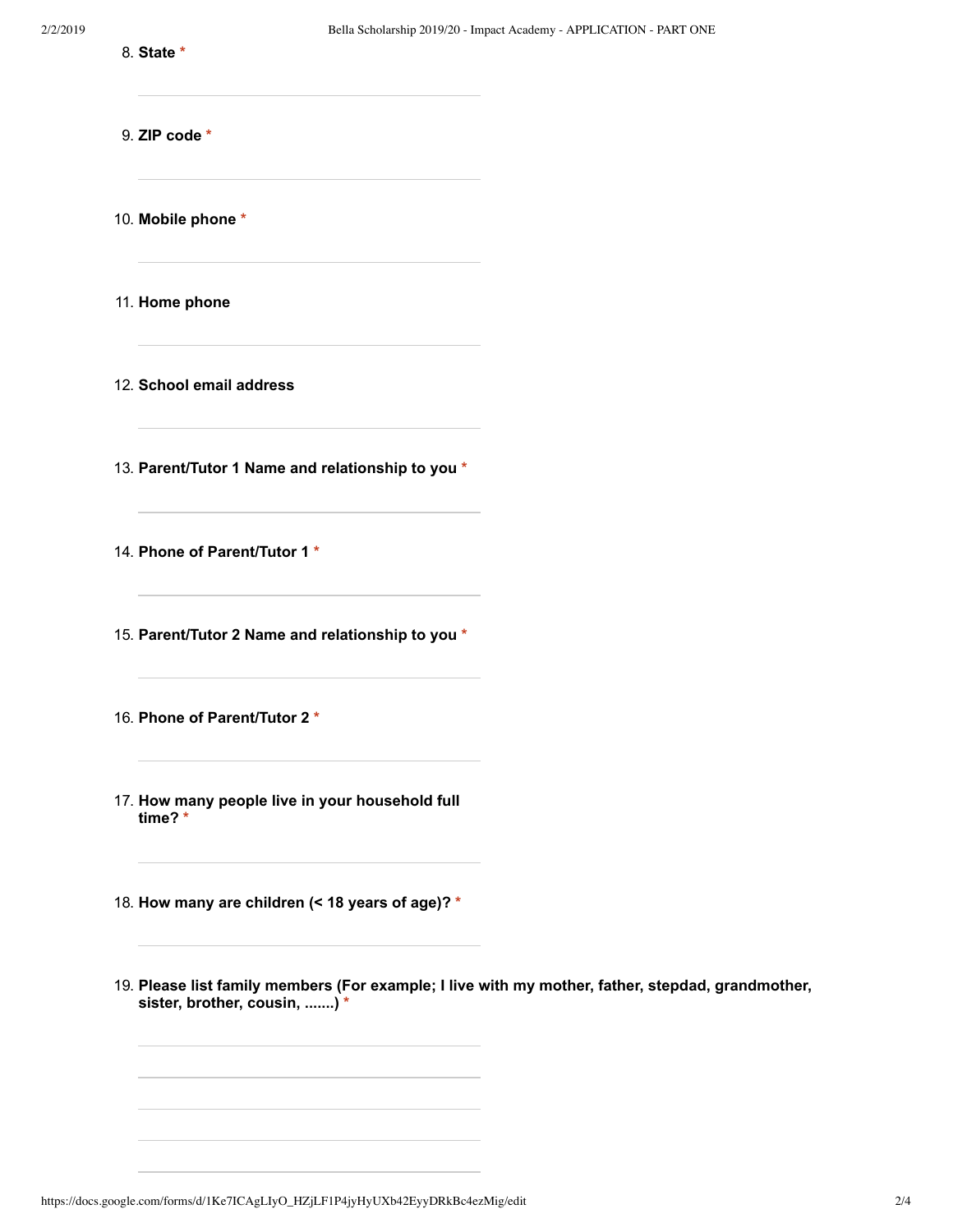*Mark only one oval.*

| $( )$ Yes                                        |
|--------------------------------------------------|
| $($ $)$ No                                       |
| 21. Do you have a part-time job in the summer? * |
| Mark only one oval.                              |

| Yes |
|-----|
| Νo  |

#### 22. **Household Income – Combined (Based on 2017 Taxes) \***

*Mark only one oval.*

<\$40K \$40,001-60K \$60,001-75K

- \$75,001-100K
- \$100,001-12K
- >\$125,000

### **Academic Information**

- 23. **Estimated year of High School Graduation \***
- 24. **Current GPA: \***
- 25. **Name of your High School Counselor \***
- 26. **Are you first in your family to attend college? (Meaning neither parent attended college) \*** *Mark only one oval.*

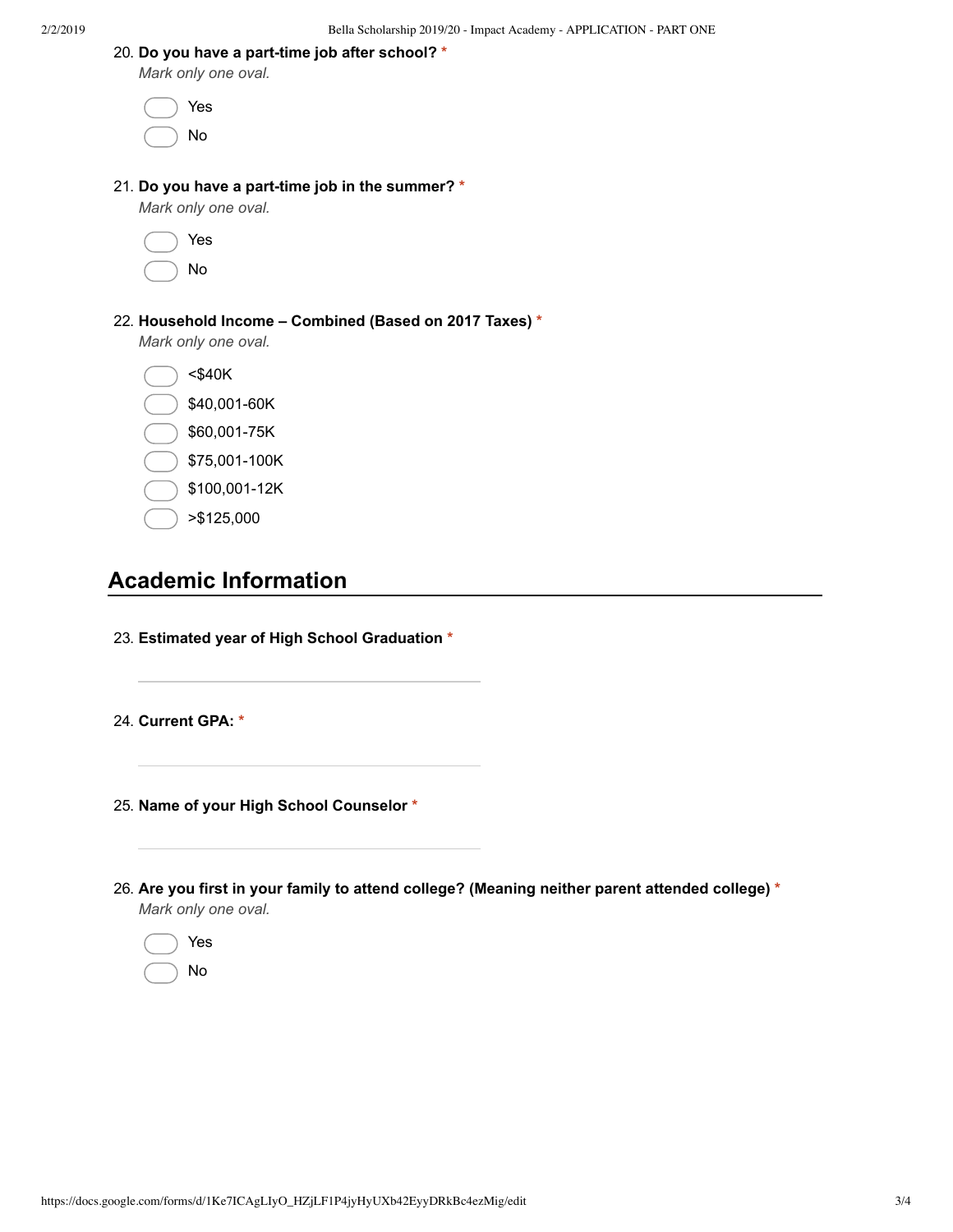#### 27. **What is the highest level of your parents/legal guardian's education? \***

*Mark only one oval per row.*

Father/Tutor 1 Mother/Tutor 2

| Middle School      |  |
|--------------------|--|
| <b>High School</b> |  |
| Some College       |  |
| College            |  |
| Graduate School    |  |
|                    |  |

#### 28. **Other Requirements \***

*Mark only one oval per row.*

|                                                                                                                         | Yes<br>N٥ |
|-------------------------------------------------------------------------------------------------------------------------|-----------|
| Did you complete the FAFSA or<br>Dream Application in 12th grade                                                        |           |
| Did you get a Letter of<br>Recommendation from a teacher,<br>administrator, mentor, or<br>counselor.                    |           |
| Did you get the most recent<br>school transcript                                                                        |           |
| Do you commit to attend the<br>summer workshop in Hayward<br>early August (probably Aug 3rd -<br>date to be confirmed)? |           |
| Do you commit to attend all<br>monthly workshops unless ill or<br>because of unavoidable<br>extenuating circumstances.  |           |

29. **The above information (contained on pages 12 of this application) is truthful and accurate to the best of my ability and I have read and understood the Bella Scholars Eligibility and Program Overview. \***

*Mark only one oval.*

|  | Yes |
|--|-----|
|  | No  |

### **Reminder: After you submit this application proceed to Part 2: Essays**

APPLICATION (PARTS 1) ESSAYS (PARTS 2) AND ALL SUPPORTING DOCUMENTS ARE DUE JUNE 10th. Incomplete applications will not be accepted.

A copy of your responses will be emailed to the address you provided

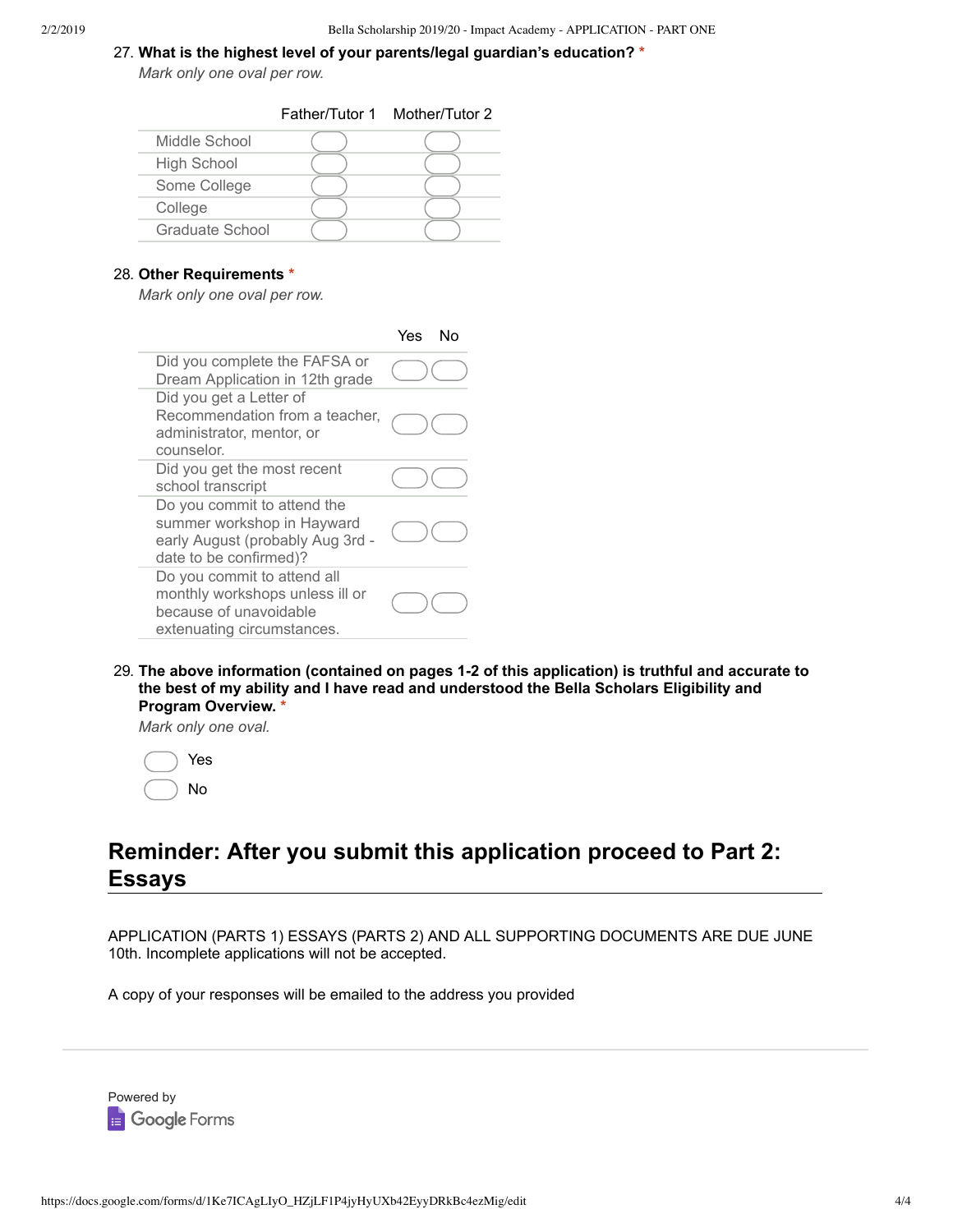

### Welcome to ESSAYS - Part 2 of your Application to Bella Scholarship for Burlingame High School '22

This is a Google Doc. You need to make a copy of it (or download to your computer) to write the essays online.

- Go to the File tab on the Drive menu
- Click on Make a copy and change the name of the file to LastName, FirstName Essays (example: Castanon, Elena -Essays)
- Once you're done writing your essays click on **Share** (blue button on the right) and share with: [anita@bellacf.org](mailto:anita@bellacf.org)

Alternatively, you can also download the form as a word doc if you prefer and email it to [anita@bellacf.org](mailto:anita@bellacf.org)

Remember you also need to send the other supporting documents (FAFSA and School transcript and the teacher's letter of recommendation)

If you have any questions or issues with the application feel free to email us at [director@bellacf.org](mailto:director@bellacf.org) or call/text Elena Castanon at (415) 362 0440.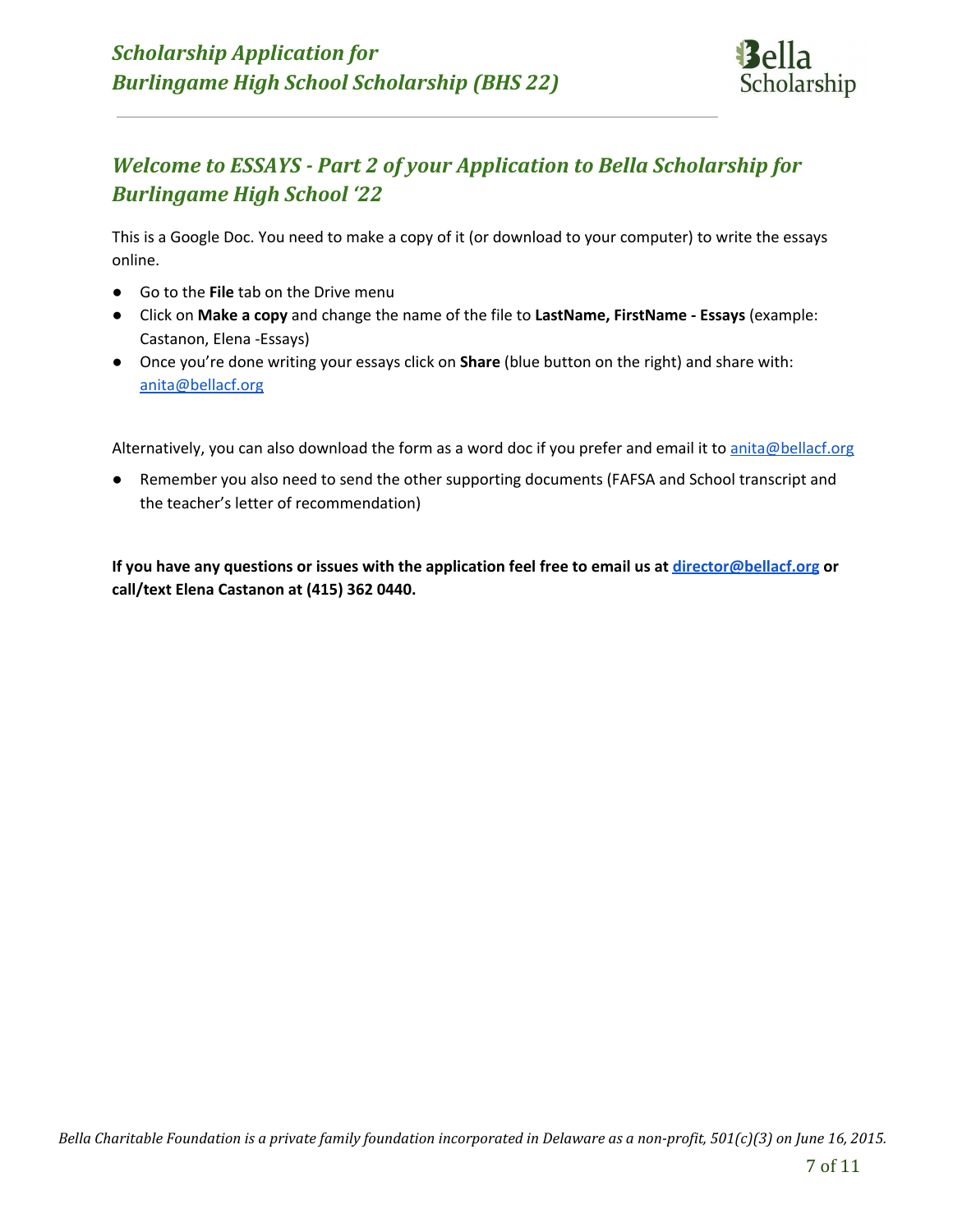

## ESSAY QUESTION #1

| Applicant's Name: L |  |
|---------------------|--|
|                     |  |

1. What do you consider to be the single most important problem facing high school students today in your community AND what action/s would you suggest might be taken to address this issue? Explain in two paragraphs.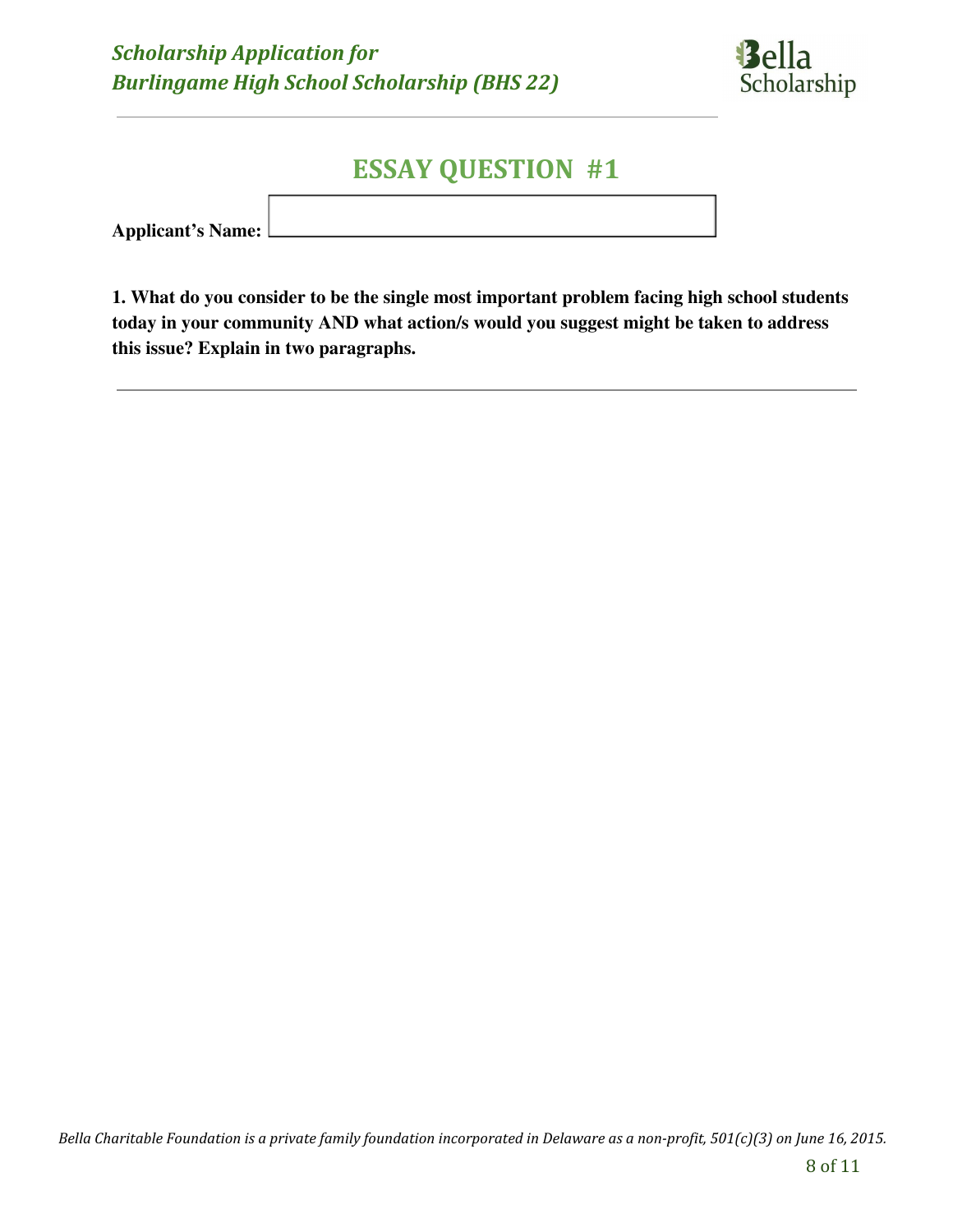

## ESSAY QUESTION #2

Applicant's Name:

2. In one paragraph, tell us who in your life has been your biggest influence or the most inspiring, and why?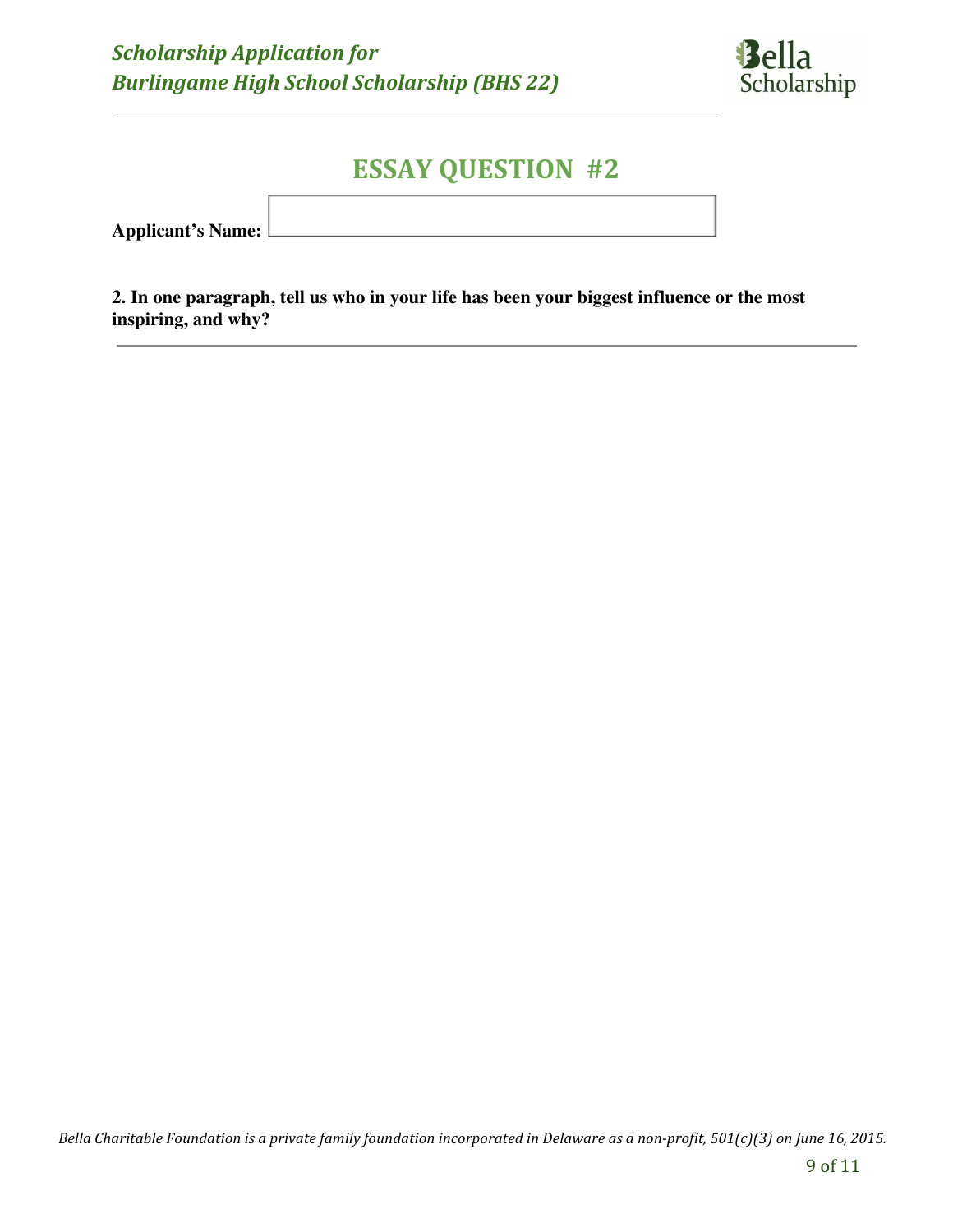

## ESSAY QUESTION #3

Applicant's Name:

3. Which of the following do you feel is the single most important character trait or virtue for a person to possess in life? Explain why in one or two paragraphs. ie: COURAGE, HONESTY, INTELLIGENCE, LOYALTY, AMBITION, KINDNESS, INTEGRITY or COMPASSION. Or you can choose any other of your preference. (For instance, if you choose "Justice" you might write about why a sense of fairness and leadership work together for the greater good of social justice.)